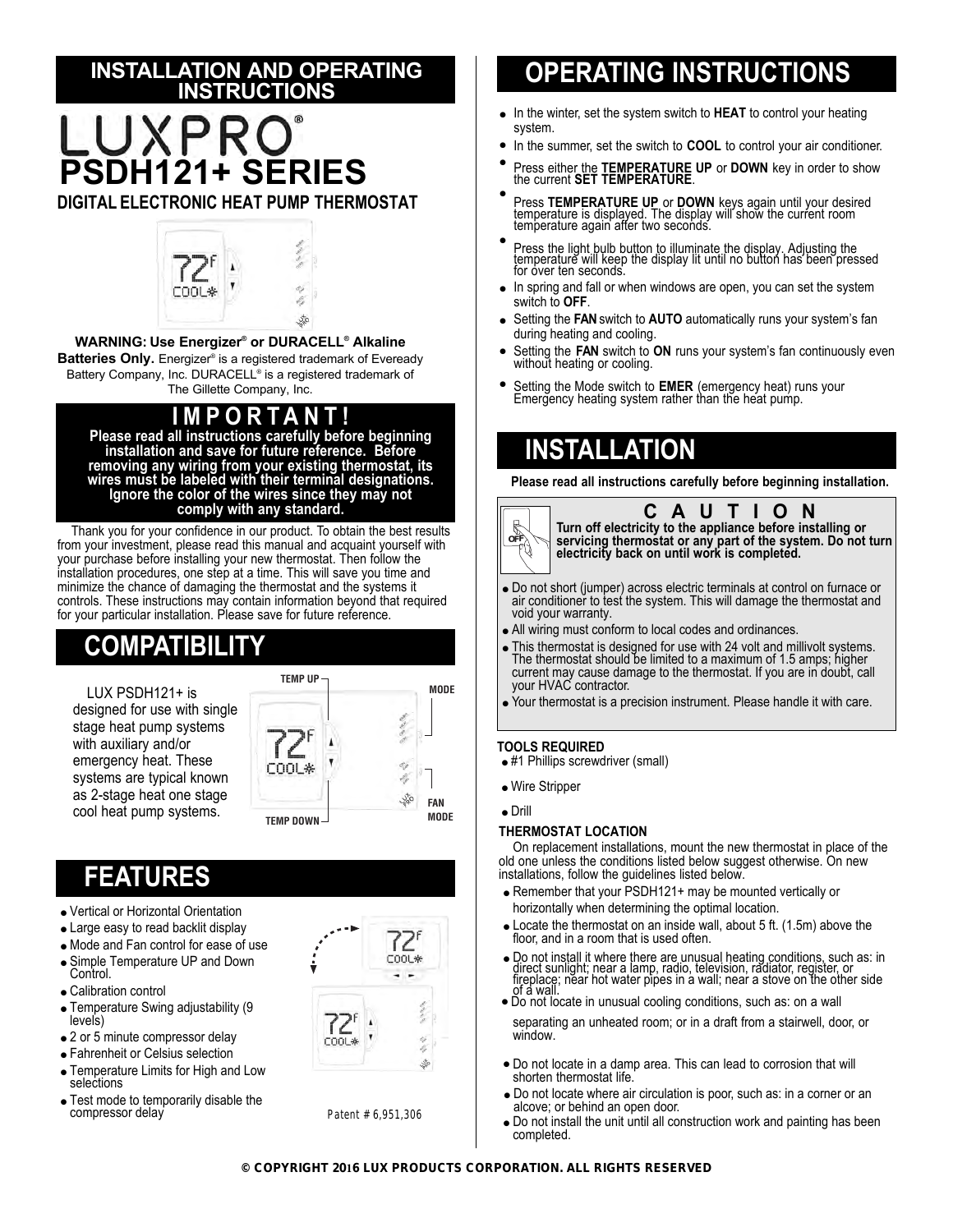## **CAUTION**

*Read instructions carefully before removing any wiring from existing thermostat. Wires must be labeled before they are removed. When removing wires from their terminals, ignore the color of the wires since they may not comply with any standard.*



**REMOVING THE OLD THERMOSTAT**

1. Switch electricity to the furnace and air conditioner OFF; then proceed with the following steps.

2. Remove cover from old thermostat. Most are snap-on types and simply pull off. Some have locking screws on the side. These must be loosened.

3. Note the letters printed near the terminals. Attach labels (enclosed) to each wire for identification. Label and remove wires one at a time. Make sure the wires do not fall back inside the wall.

4. Loosen all screws on the old thermostat and remove it from the wall.

## **MOUNTING THE PSDH121+ ON THE WALL**

1. Decide whether the thermostat will be mounted vertically or horizontally.



2. Strip insulation 3/8 in. (9.5mm) from wire ends and clean off any corrosion.

3. Fill wall opening with non-combustible insulation to prevent drafts from affecting the thermostat.

4. Grip the device per the diagram below to remove the front plate from the back plate.



#### **NOTE**

*If you are mounting the base to a soft material like plasterboard or if you are using the old mounting holes, the screws may not hold. Drill a 3/16 in. (4.8mm) hole at each screw location, and insert the plastic anchors provided. Then mount the base as described below.*



### **ATTACHING WIRES**



5. Route the wires through the large hole in the base plate by the terminal block. Hold the base against the wall, with the wires coming through. Position the base for best appearance (to hide any marks from an old thermostat). The terminal block should be either to the right of or below the routing hole. Attach the base to the wall with the two screws provided.

**NOTE**<br>Install two AA batteries in the unit regardless if the the C wire is<br>connected to 24VAC. This will ensure that all MENU settings will be<br>preserved during a power outage condition.

#### **WIRING DIAGRAMS**

These diagrams are provided for new installations or un-referenced wires.

## **TYPICAL HEAT PUMP WITH AUX HEAT ALSO WIRED AS EMERGENCY HEAT**



| <b>HEAT PUMP SYSTEM</b><br><b>WITH COMMON TERMINAL</b> | <b>NEW THERMOSTAT AND</b><br><b>CORRESPONDING TERMINALS</b> |   |                |                |                |                |    |                         | <b>TAPE OFF</b><br>(NOT USED) |                         |
|--------------------------------------------------------|-------------------------------------------------------------|---|----------------|----------------|----------------|----------------|----|-------------------------|-------------------------------|-------------------------|
|                                                        | E                                                           | G | Υ              | R              | 0              | W <sub>2</sub> | B  | C                       | L                             |                         |
| ARCO / Friedrich                                       | X <sub>2</sub>                                              | G | Ÿ              | <b>RC</b>      |                | W <sub>2</sub> | B  | C                       | L                             |                         |
| ARCO / Snyder General                                  | E                                                           | G | Ÿ              | R              | $\mathbf{0}$   | W1             |    | Ĉ                       | χ                             |                         |
| <b>BARD</b>                                            | $\overline{E}$                                              | G | Y1             | R              |                | W <sub>2</sub> | B  | $\overline{\mathsf{x}}$ | L                             |                         |
| BARD, HP, WH, MHP, HPQ                                 | E                                                           | G | Υ              | R              |                | W <sub>2</sub> | W1 | X                       | Ĺ                             |                         |
| <b>BDP / BRYANT</b>                                    | Ē                                                           | G | Y              | R              | $\overline{0}$ | W1             |    | C                       | F                             |                         |
| CARRIER                                                | F                                                           | G | Ÿ              | $\overline{R}$ | $\mathbf{0}$   | Υ1             |    | C                       |                               |                         |
| CARRIER 50                                             | to W2                                                       | G | Y. W1          | R              | $\overline{0}$ | W <sub>2</sub> |    | C                       | L                             |                         |
| CARRIER 500, 0T382                                     | E                                                           | G | Υ              | $\overline{R}$ | $\theta$       | W <sub>2</sub> |    | $\overline{C}$          | L                             |                         |
| COLEMAN                                                |                                                             | G | Ÿ              | <b>RED</b>     | $\vee$         | W <sub>2</sub> |    | <b>BLCK</b>             |                               |                         |
| COMFORTMAKER                                           | E                                                           | G | Ÿ              | R              | $\overline{0}$ | W <sub>2</sub> |    | χ                       |                               |                         |
| <b>GE BAY</b>                                          | X <sub>2</sub>                                              | G | $\overline{Y}$ | R              | $\overline{0}$ | W              |    | B                       |                               | $\overline{\mathsf{T}}$ |
| HEIL-QUAKER / Whirpool                                 |                                                             | G | Ÿ              | R              | $\Omega$       | W              |    | B                       |                               |                         |
| JANITROL / Goodman                                     | F                                                           | G | Ÿ              | R              | $\overline{0}$ | W <sub>2</sub> |    | $\overline{C}$          |                               |                         |
| LENOX TYPICAL HP6                                      |                                                             | F | M              | V/VR           | R              | Υ              |    | $\overline{\mathsf{X}}$ |                               |                         |
| LENOX HP8                                              | E                                                           | F | M              | <b>V/VR</b>    | $\overline{R}$ | Ÿ              |    | $\overline{\mathsf{X}}$ |                               |                         |
| LENOX HP9, 10                                          | Ē                                                           | F | M              | <b>V/VR</b>    | R              | Ÿ              |    | $\overline{\mathsf{X}}$ | L                             |                         |
| LENOX HP16, 18, 19                                     | $\overline{E}$                                              | F | M              | <b>V/VR</b>    | R              | Ÿ              |    | $\overline{\chi}$       | L                             |                         |
| MAGIC CHEF PE                                          | $\overline{\mathsf{F}}$                                     | G | Ÿ              | R              | $\Omega$       | W              |    | Ċ                       |                               |                         |
| <b>PAYNE</b>                                           |                                                             | G | Y/Y2           | R              | 0/W2           | W/W1           |    | $\overline{C}$          |                               |                         |
| RHEEM / RUUD                                           | F                                                           | G | γ              | R              |                | W <sub>2</sub> | B  | $\overline{\mathsf{x}}$ | L                             |                         |
| SNYDER GENERAL                                         |                                                             |   |                |                |                |                |    |                         |                               |                         |
| H-R811/Y594R1375                                       |                                                             | G | Y              | R              | $\mathbf 0$    | W1             |    | C                       |                               |                         |
| <b>TRANE</b>                                           | X <sub>2</sub>                                              | G | Υ              | R              | $\Omega$       | W              |    | R                       | F                             | T                       |
| WEATHERKING                                            |                                                             | G | W1             | R              | Y1             | E              |    | C                       |                               |                         |
| WESCO                                                  | Ë                                                           | G | W1             | R              | Y1             | W <sub>2</sub> |    | Ċ                       |                               |                         |
| WESCO / ADDISON                                        | E                                                           | G | W1             | R              | $\Omega$       |                |    | $\overline{\mathsf{X}}$ |                               |                         |
| <b>WESTINGHOUSE H50</b>                                | F                                                           | G | Υ              | $\overline{R}$ | $\Omega$       | W              |    | $\overline{\mathsf{x}}$ | Ħ                             |                         |
| <b>WESTINGHOUSE HE</b>                                 |                                                             | F | C              | <b>V/VR</b>    |                | H <sub>2</sub> | Z  | $\overline{\chi}$       |                               |                         |
| WHITE RODGERS                                          | E                                                           | G | $\overline{Y}$ | R              | $\Omega$       | W <sub>2</sub> |    | $\overline{C}$          | L                             |                         |
| <b>WHITE RODGERS</b>                                   | F                                                           | G | Y              | R              | $\overline{0}$ | W <sub>2</sub> |    | X1                      |                               |                         |
| <b>YORK</b>                                            |                                                             | G | γ              | R              | $\Omega$       | W              |    | B                       | χ                             |                         |
| Important: Use either the B or O terminal, never both. |                                                             |   |                |                |                |                |    |                         |                               |                         |

## **CAUTION**

*Do not allow wires to touch each other or parts on thermostat. Terminated wires must be trapped between black spacer and brass terminal. Securely tighten all 8 electrical terminal screws.*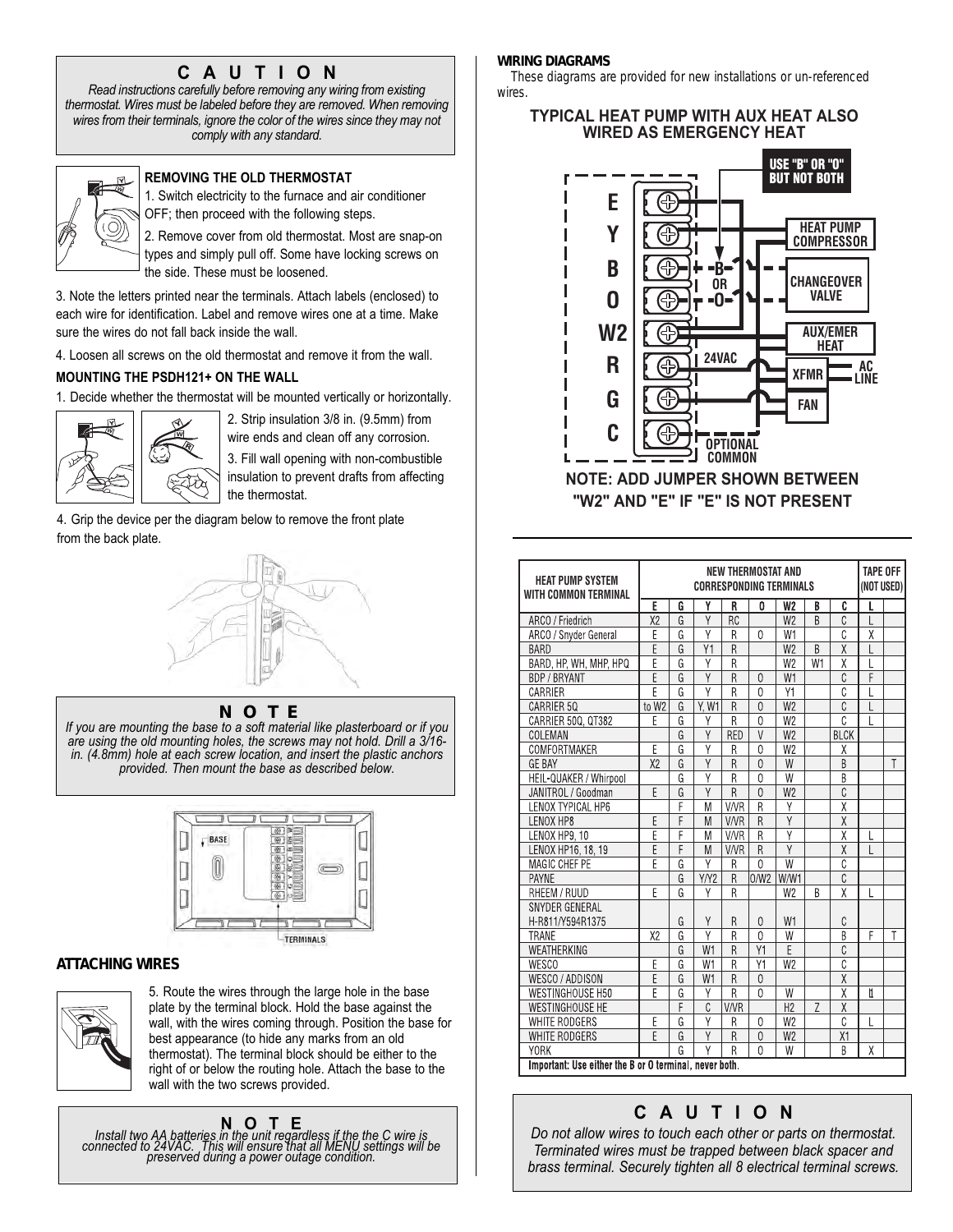#### **JUMPER Settings**

There are 2 Basics steps involving jumper settings:

- 1. Move the Jumper to the appropriate position as described below.
- 2. After making all the jumper selections, press the Reset (RST) button.



**HORZ:** Sets the thermostat in a Horizontal orientation.

**VERT:** Sets the thermostat in a Vertical orientation.

## **MENU**

Multiple Features can be accessed and selected by navigating through the MENU screen. The instructions below detail all the options under the MENU screen:

- a. CAL: Calibration
- b. SWNG: Temperature Swing
- c. DELY: Delay
- d. F/C: Fahrenheit and Celsius Selection
- e. TLMT: Temperature Limit
- f. TEST: Test Mode
- g. EXIT: Exit

1. Access the Menu Screen: In the off position, press Up and Down simultaneously (approx. 3 seconds) until the MENU screen is displayed



# **CALIBRATION**

1. Press and hold the Up and Down button simultaneously at the CAL selection.

2. Press Up or Down to select the Calibration amount (-5F to +5F increments)

3. Once the desired calibration point is reached, press and hold the Up and Down button simultaneously to select the value



## **TEMPERATURE SWING**

1. Press and hold the Up and Down button simultaneously at the SWNG selection.

2. Press Up or Down to select the Swing setting (0.25 to 2.25 increments)

3. Once the desired swing point is reached, press and hold the Up and Down button simultaneously to select the value



## **COMPRESSOR DELAY**

1. Press and hold the Up and Down button simultaneously at the DELY selection.

2. Press Up or Down to select the 5 Minute or 2 Minute Compressor delay

3. Once the desired delay point is reached, press and hold the Up and Down button simultaneously to select the value